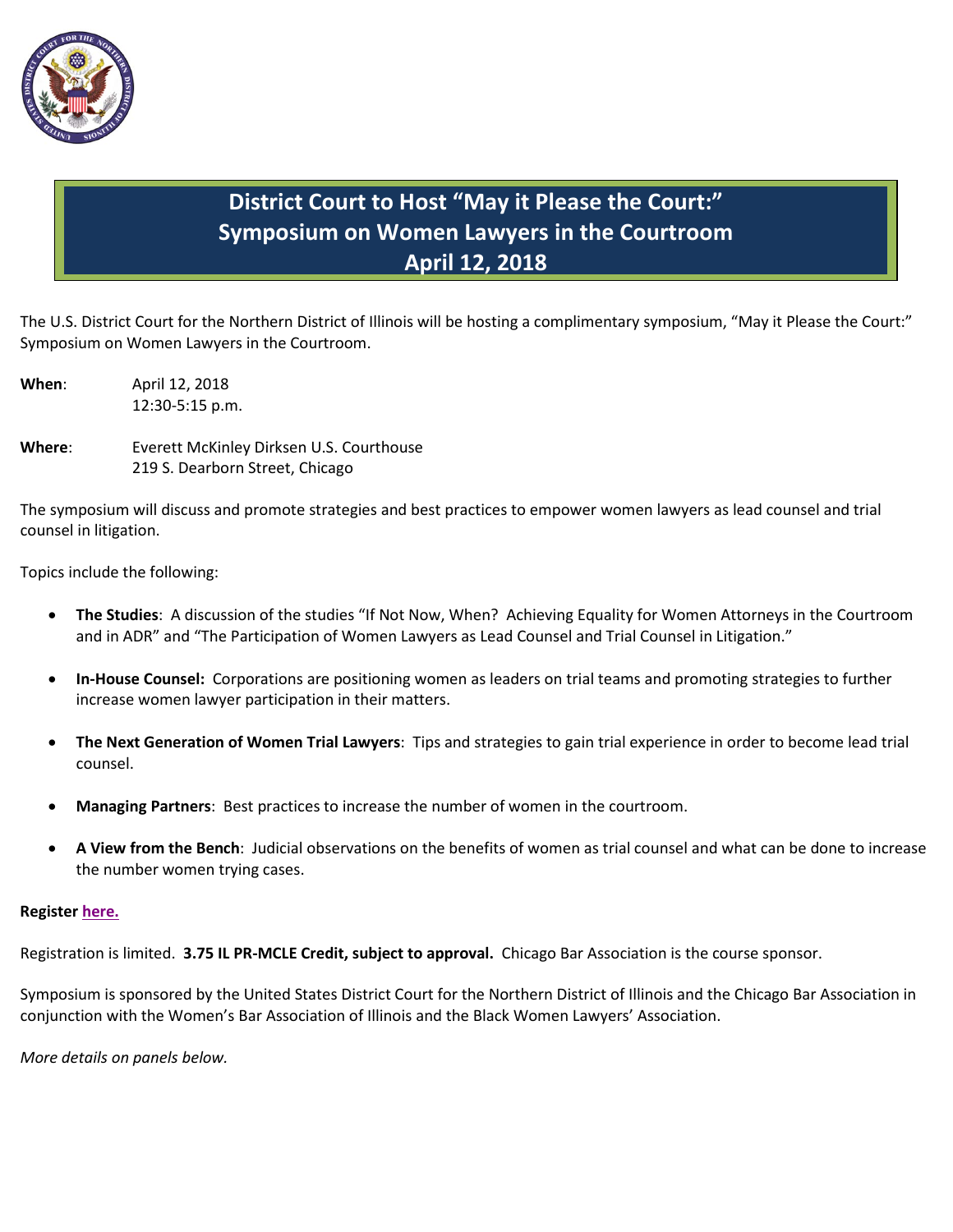# Complimentary!

# May it Please the Court: Symposium on Women Lawyers in the Courtroom



A symposium to discuss and promote strategies and best practices to empower women lawyers as lead counsel and trial counsel in litigation.

Sponsored by: United States District Court The Chicago Bar Association

In conjunction with Women's Bar Association of Illinois Black Women Lawyers' Association

April 12, 2018 • 12:30-5:15 p.m. Everett McKinley Dirksen United States Courthouse 219 S. Dearborn St., Chicago

Complimentary • Limit 375 persons 3.75 IL PR-MCLE Credit (subject to approval)

Registration and a list of confirmed speakers will be available soon at [www.chicagobar.org/cle.](http://www.chicagobar.org/source/Meetings/cMeetingFunctionDetail.cfm?section=Calendar&product_major=C14318&functionstartdisplayrow=1)

Subjects to be addressed include:

#### The Studies

A discussion of the studies "If Not Now When? Achieving Equality for Women Attorneys in the Courtroom and in ADR" and "The Participation of Women Lawyers as Lead Counsel and Trial Counsel in Litigation."

#### In-House Counsel

Corporations are positioning women as leaders on trial teams and promoting strategies to further increase women lawyer participation in their matters.

#### The Next Generation of Women Trial Lawyers

Tips and strategies to gain trial experience in order to become lead trial counsel.

#### Managing Partners

Best practices to increase the number of women in the courtroom.

#### A View from the Bench

Judicial observations on the benefits of women as trial counsel and what can be done to increase the number of women trying cases.









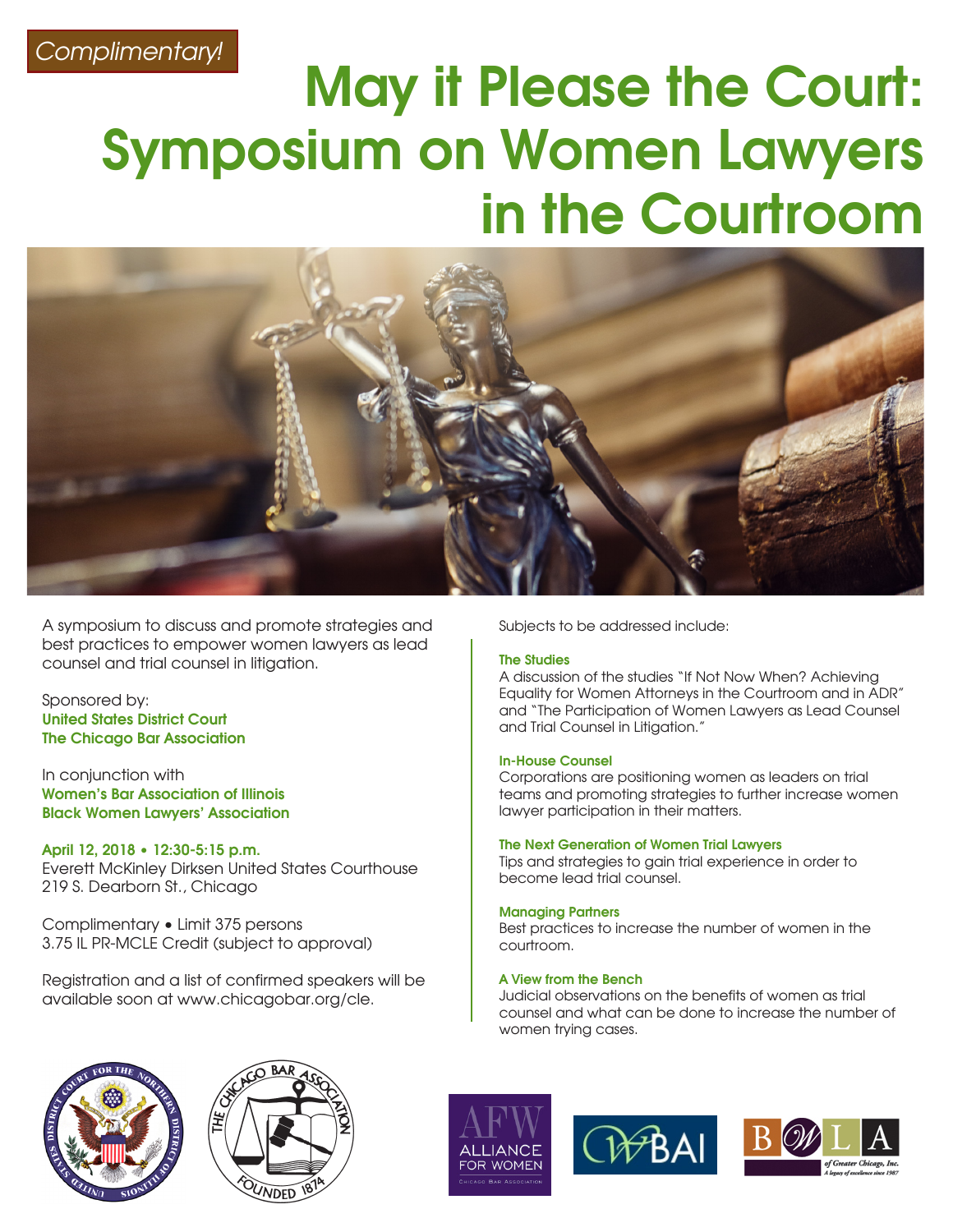## **AGENDA**

#### Welcome

(12:30-12:45 p.m.)

Hon. Ruben Castillo, Chief Judge, United States District Court, Northern District of Illinois Hon. Timothy C. Evans, Chief Judge, Circuit Court of Cook County Hon. Diane Sykes, United States Court of Appeals,

Seventh Circuit

## The Studies

#### (12:45-1:30 p.m.)

Stephanie Scharf co-authored "The Participation of Women Lawyers as Lead Counsel and Trial Counsel in Litigation" and uncovered the very low number of female lead trials lawyers in cases in Chicago. Retired Judge Shira Sheindlin co-authored "If Not Now When? Achieving Equality for Women Attorneys in the Courtroom and in ADR." This panel will provide valuable insights from these important studies.

Moderator:

Laurel Bellows, Managing Principal, The Bellows Group Panelists:

Stephanie A. Scharf, Partner, Scharf Banks Marmor LLC Hon. Shira Scheindlin, Retired District Judge, US District Court, Southern District of New York

#### In House Counsel

#### (1:30-2:45 pm)

A panel of in house counsel will talk about efforts that companies are undertaking to ensure that women are on trial teams. One General Counsel will discuss changes she has made because of our 2016 symposium.

Moderator:

Leslie Smith, Partner, Kirkland & Ellis LLP Panelists:

Colleen Batcheler, Executive Vice President, General Counsel and Corporate Secretary, Conagra Brands Dorothy G. Capers, Senior Vice President and General Counsel, National Express

Kristin Coleman, Executive Vice President, Chief Compliance Officer and General Counsel, US Foods Holding Corp.

Ellen L. Farrell, Vice President, Deputy General Counsel, Toyota Motor North America Inc. **Brad Lerman**, Senior Vice President, General Counsel and Corporate Secretary, Medtronic

Laura J. Schumacher, Executive Vice President, External Affairs, General Counsel and Corporate Secretary, Abbvie

**BREAK** (2:45-3:00 p.m.)

# The Next Generation of Women Trial Lawyers

(3:00-3:45 p.m.)

A panel of rising stars to discuss how they have gained trial experience and positioned themselves to become first chair of their case. How did they get the door open?

Moderator:

Lori E. Lightfoot, Partner, Mayer Brown LLP Panelists:

Katrina Carroll, Lite DePalma Greenberg LLC Megan Cunniff Church, Molo Lamken LLP

Christina Farley Jackson, Federal Defender Program, Northern District of Illinois

Lindsay Jenkins, Deputy Chief, Public Corruption & Organized Crime Section, U.S. Attorney's Office, Northern District of Illinois Andrea Roberts Pierson, Faegre Baker Daniels

## Managing Partners

(3:45-4:30 p.m.)

A panel of law firm managing partners will discuss efforts they have made to foster and support the development of women trial lawyers in their firms.

Moderator: Christina M. Egan, Partner, McGuireWoods LLP Panelists: Patricia Brown Holmes, Administrative Partner, Riley Safer Holmes & Cancila LLP Eileen M. Letts, Partner, Zuber Lawler & Del Duca LLP Gil M. Soffer, Managing Partner, KattenMuchinRosenman LLP Tina M. Tabacchi, Partner-in-Charge, Jones Day

# A View From the Bench

#### (4:30-5:15 p.m.)

A panel of judges will talk about what judges observe in terms of lead female trial counsel and what judges can do to help increase the number of women trying cases. The judges will discuss helping young female lawyers get courtroom experience through appointments, mentoring, and encouraging women to have a role during trials and hearings. This session is intended to be interactive, so the judges welcome questions from audience participants and suggestions for additional steps judges might take to promote a diverse trial bar.

#### Moderator:

Hon. M. David Weisman, Magistrate Judge, US District Court, Northern District of Illinois

#### Panlists:

Hon. Tom Durkin, District Judge, U.S. District Court, Northern District of Illinois Hon. Sara Ellis, District Judge, U.S. District Court, Northern District of Illinois Hon. Celia G. Gamrath, Circuit Judge, Circuit Court of Cook County, Chancery Division Hon. Arthur F. Hill Jr., Supervising Judge, Circuit Court of Cook County, Criminal Division Hon. Rebecca R. Pallmeyer, District Judge, U.S. District Court, Northern District of Illinois